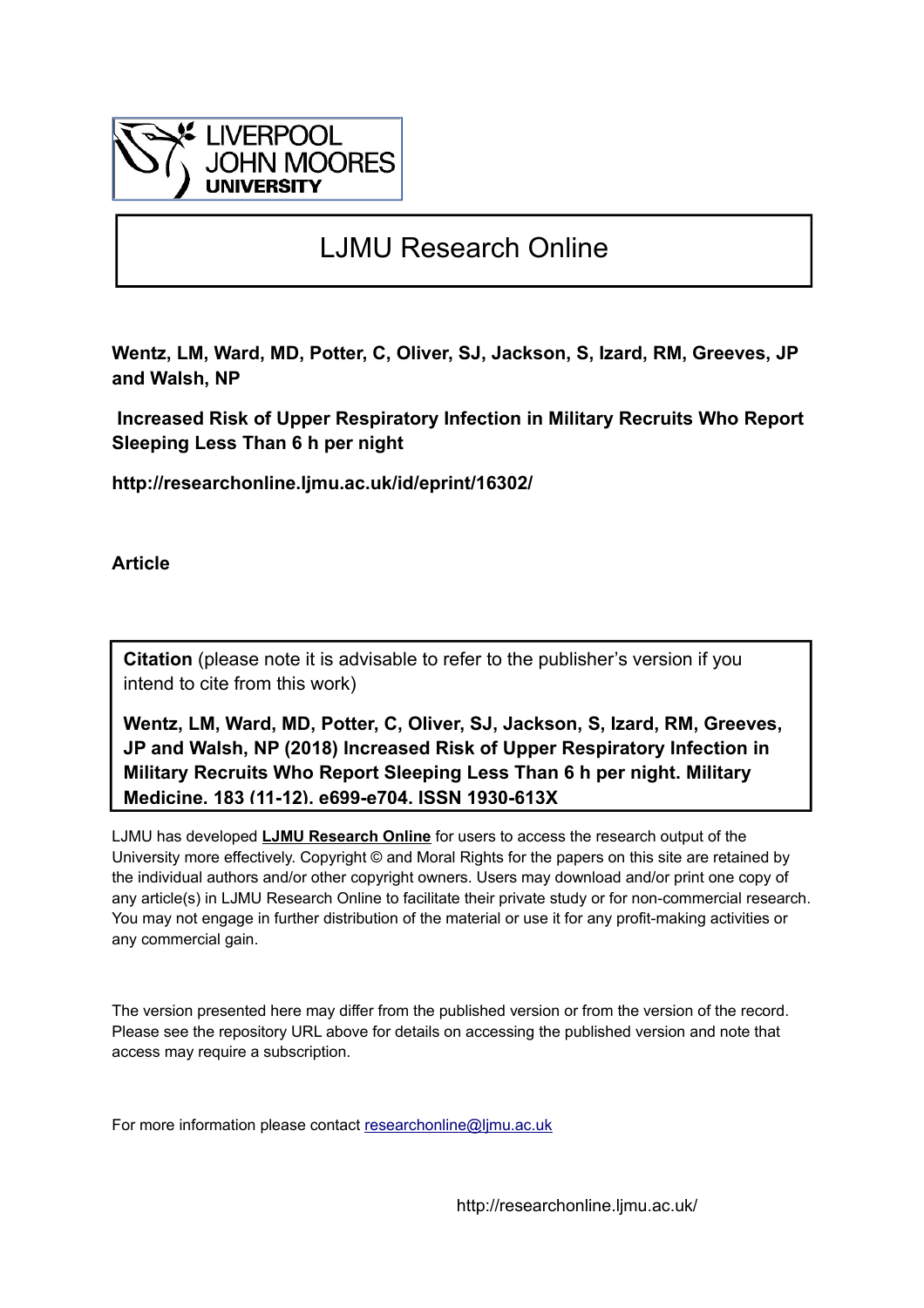Pages: 16 Words: 3273 Tables: 0 Figures: 3 References: 27 Contact: Professor Neil P. Walsh, PhD Email: [n.walsh@bangor.ac.uk](mailto:n.walsh@bangor.ac.uk) Guarantor: Professor Neil P. Walsh, PhD

## **Increased risk of upper respiratory infection in military recruits who report sleeping less than six hours per night**

Laurel M. Wentz, PhD, RD<sup>1</sup> Mark D. Ward,  $MS<sup>2</sup>$ Claire Potter, MS<sup>2</sup> Samuel J. Oliver, PhD<sup>2</sup> Lt Col Sarah Jackson, MD<sup>3</sup> Rachel M. Izard, PhD<sup>4</sup> Julie P. Greeves, PhD<sup>3</sup> Neil P. Walsh, PhD<sup>2</sup>.

<sup>1</sup>Beaver College of Health Sciences, 261 Locust Street, Appalachian State University, Boone,

NC, 28608, USA

<sup>2</sup>College of Health and Behavioural Sciences, Holyhead Road, Bangor University, Bangor,

Gwynedd, LL57 2PZ, UK

<sup>3</sup>Army Personnel and Research Capability, Army HQ, Marlborough Lines, Andover, Hampshire,

SP11 8HT UK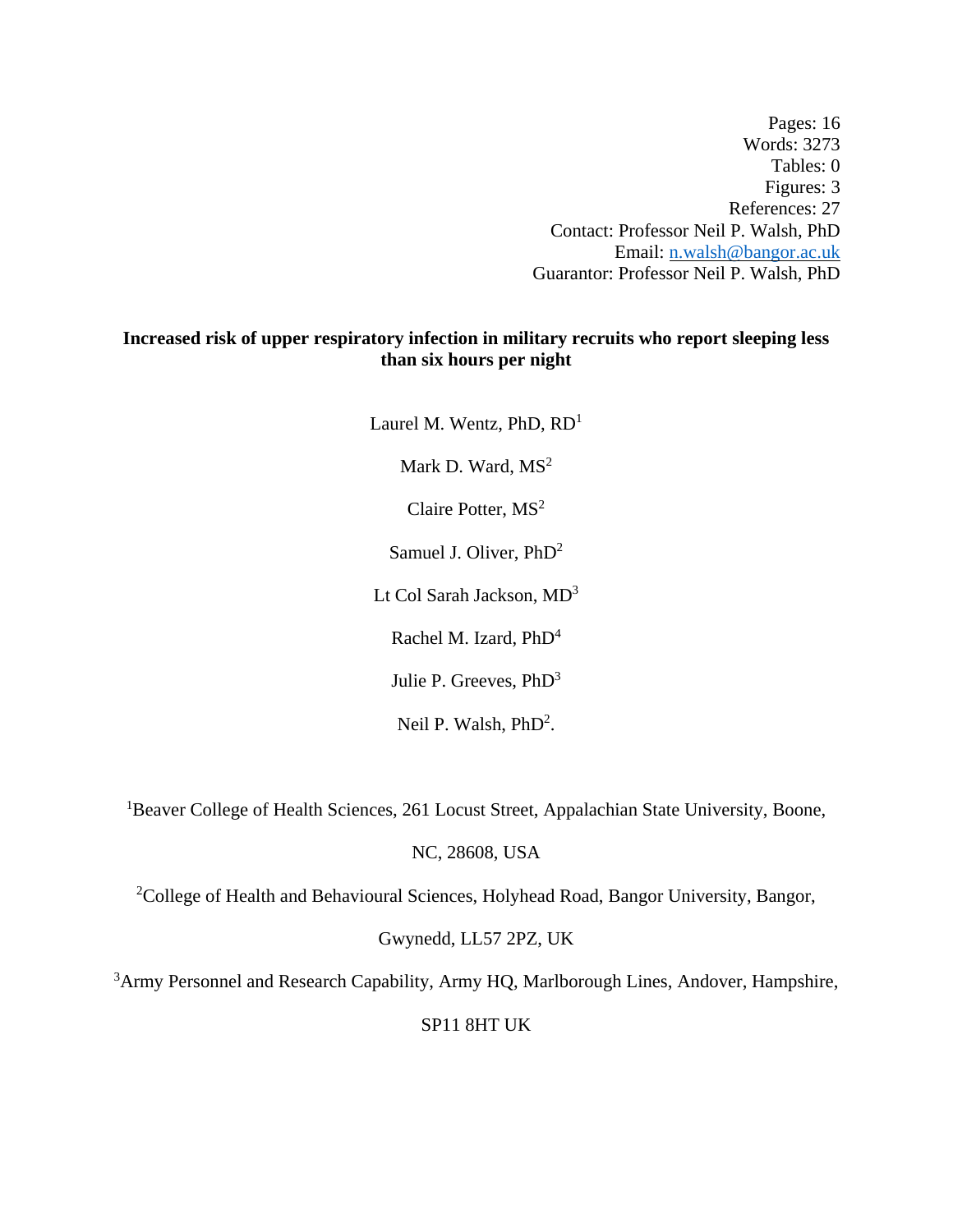# <sup>4</sup>Occupational Medicine, HQ Army Recruiting and Training Division, Trenchard Lines, Upavon, Wiltshire, SN9 6BE, UK

Funding/COI: This work was funded by the Ministry of Defence (Army), UK.

Acknowledgements: We would like to thank Xin Hui Aw Yong, Daniel Kashi and Alex Carswell for their assistance with data collection.

Key Words: sleep duration, common cold, illness, basic training, lost training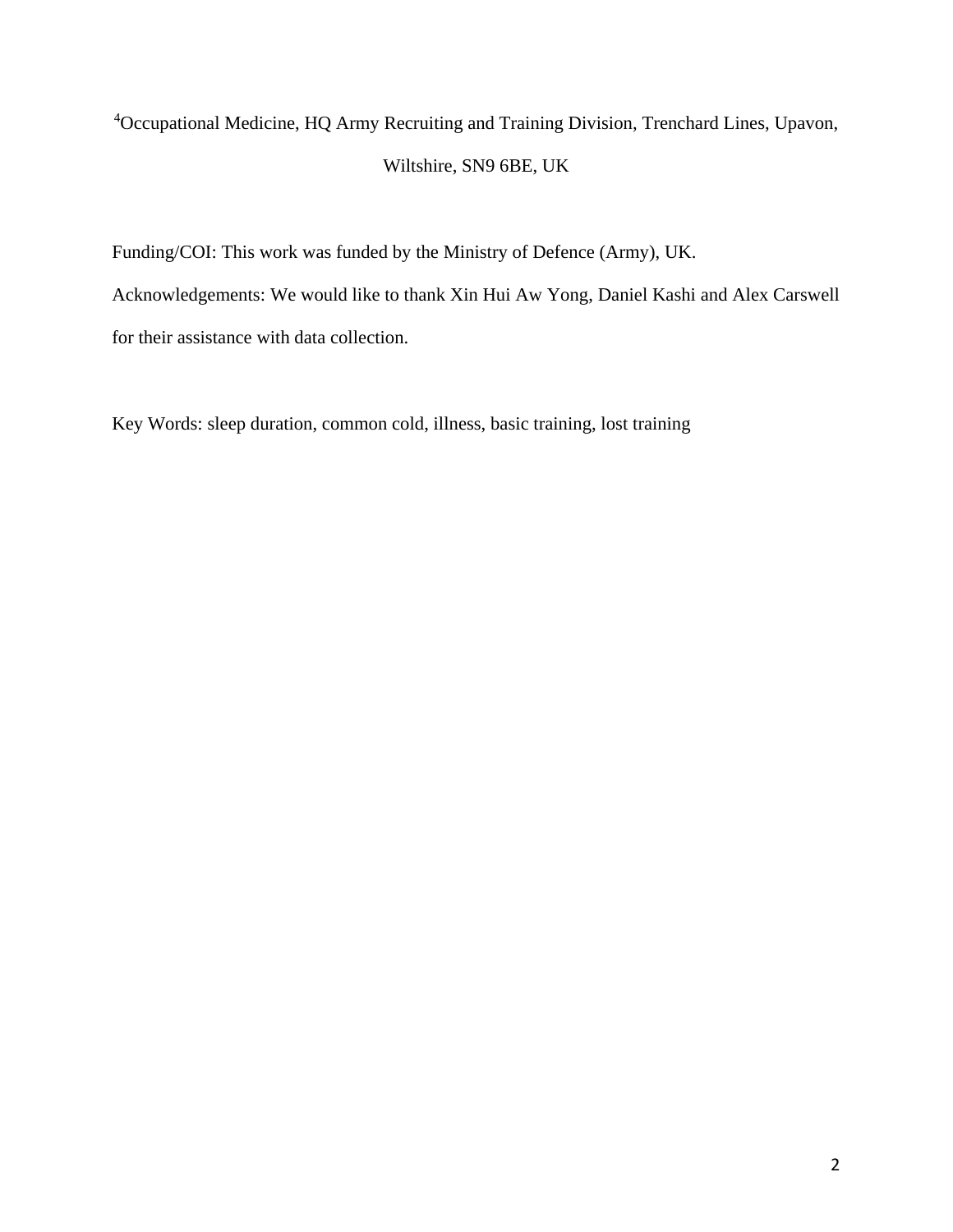#### **ABSTRACT**

 **Introduction:** Professional sleep associations recommend 7−9 hours of sleep per night for young adults. Habitually sleeping less than 6 hours per night has been shown to increase susceptibility to common cold in otherwise healthy, adult civilians. However, no investigations have examined the importance of sleep duration on upper respiratory tract infection (URTI) and loss of training days in military recruits. The purpose of this study was to describe self-reported sleep duration in a large cohort of military recruits and to assess the relationship between reported sleep duration and incidence of URTI's. We hypothesized that recruits who reported sleeping less than the recommended 7-9 hours per night during training suffered a greater incidence of URTI and, as a consequence, lost more training days compared with recruits who met sleep recommendations. **Materials and Methods**: Participants included 651 British Army 12 recruits aged  $22 \pm 3$  years who completed 13 weeks of basic military training (67% males, 33%) females). Participants were members of 21 platoons (11 male, 10 female) who commenced training across four seasons (19% winter, 20% spring, 29% summer and 32% autumn). At the start and completion of training, participants completed a questionnaire asking the typical time they went to sleep and awoke. Incidence of physician-diagnosed URTI and lost training days due to URTI were retrieved from medical records. **Results**: Self-reported sleep duration decreased 18 from before to during training  $(8.5 \pm 1.6 \text{ vs. } 7.0 \pm 0.8 \text{ hours}; P < 0.01)$ . Prior to training, 13% of participants reported sleeping less than the recommended 7 hours sleep per night; however, this 20 increased to 38% during training  $(X^2 = 3.8; P = 0.05)$ . Overall, 49 participants (8%) were 21 diagnosed by a physician with at least one URTI, and 3 participants (<1%) were diagnosed with two URTI's. After controlling for sex, BMI, season of recruitment, smoking, and alcohol, 23 participants who reported sleeping less than 6 hours per night during training were four times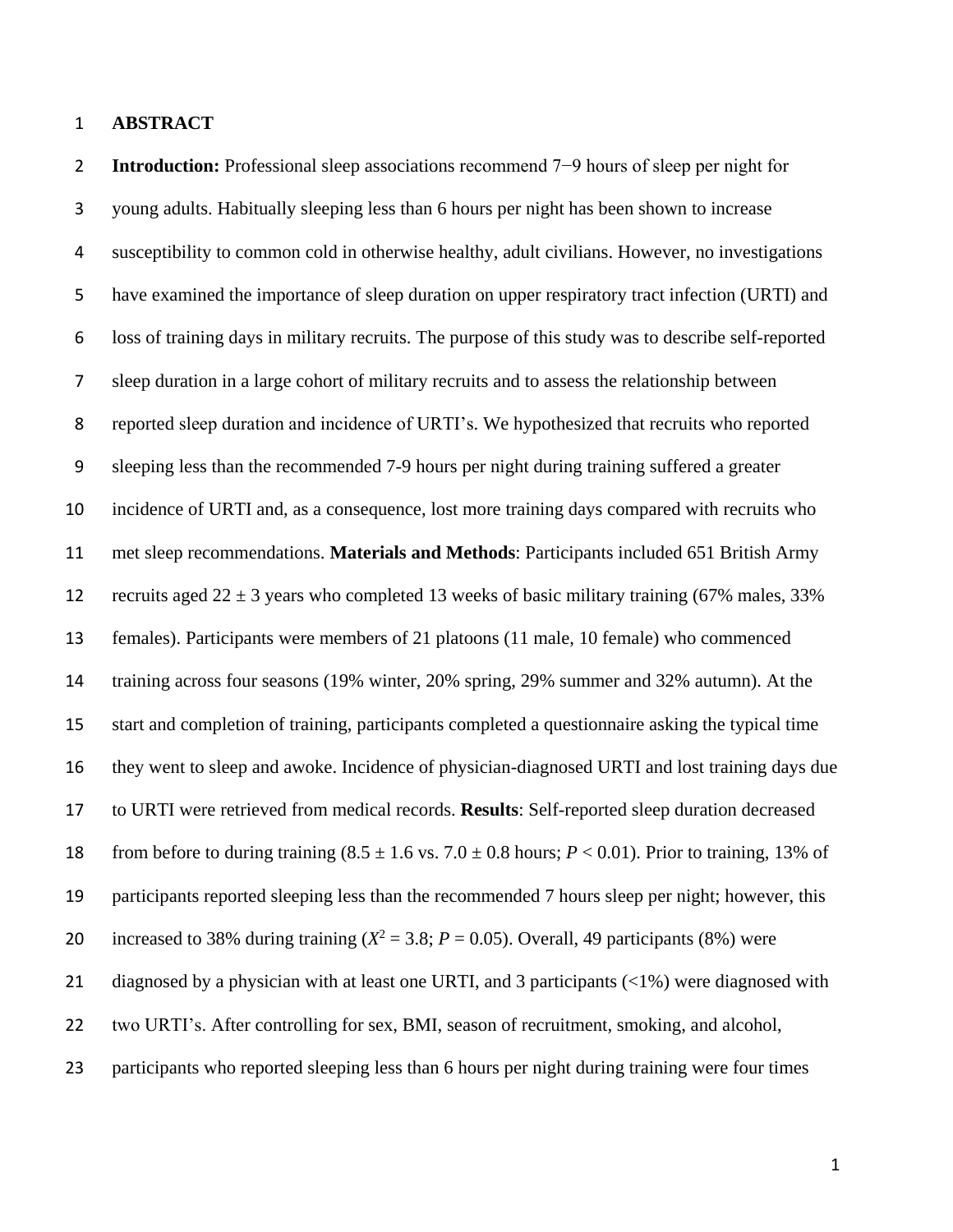more likely to be diagnosed with URTI compared with participants who slept 7−9 hours per 25 night in a logistic regression model (OR 4.4; 95% CI, 1.5–12.9, *P* <0.01). On average, each 26 URTI resulted in  $2.9 \pm 1.5$  lost training days. Participants who were diagnosed with URTI had more overall lost training days for any illness compared to participants who did not report a 28 URTI during basic military training  $(3.3 \pm 1.9 \text{ vs. } 0.4 \pm 1.3; P \lt 0.01)$ . **Conclusion**: In a large population of British Army recruits, these findings show that more than one third of participants failed to meet sleep duration recommendations during training. Furthermore, those who reported sleeping less than 6 hours per night were four times more likely to be diagnosed with an URTI and had more lost training days due to URTI. Since sleep restriction is considered a necessary element of military training, future studies should examine interventions to reduce any negative effects on immunity and host defense.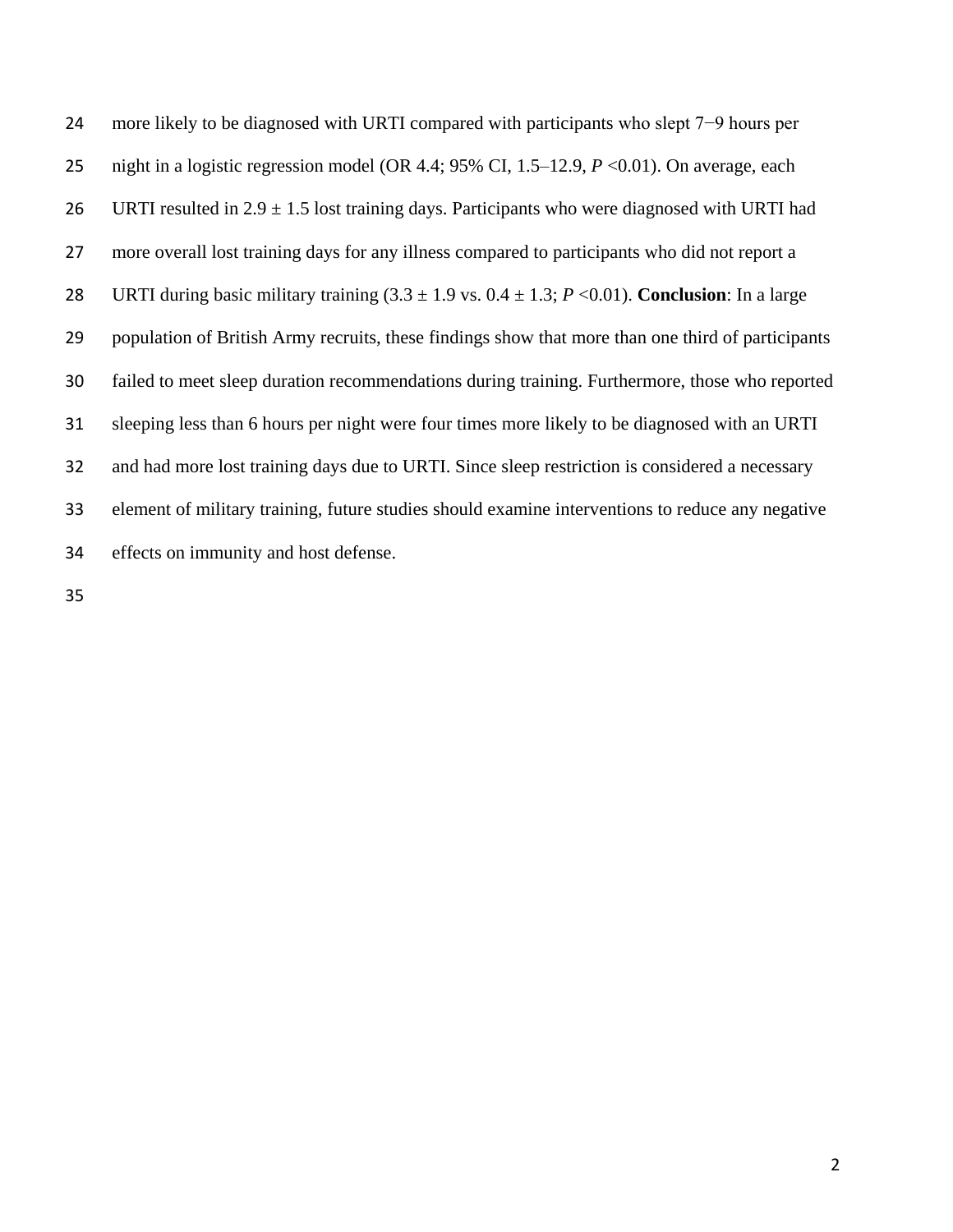## **INTRODUCTION**

 The National Sleep Foundation, American Academy of Sleep Medicine, and Sleep Research Society recommend that young adults sleep 7-9 hours per night for health, well-being, and 39 optimal neurocognitive function.<sup>1,2</sup> Previous research in a small U.S. cohort ( $n = 64$ ) has shown that military recruits generally do not meet this recommendation, sleeping an average of 5-6 41 hours per night.<sup>3</sup> Although sleep restriction is considered a necessary part of military training, it has been shown to impair physical performance, marksmanship, and attention during military tasks.<sup>3</sup> Inadequate sleep duration has been shown to impair immune function, raising the risk for 44 both acute infections and chronic disease.<sup>4</sup> Sleep restriction may increase susceptibility to illness 45 by activating the hypothalamus-pituitary-adrenal axis and sympathetic nervous system.<sup>5</sup> These changes disrupt normal circadian rhythm and immunoregulatory hormone release, inducing a systemic low-level state of inflammation that reduces the body's local immune defense to infection. For example, it has been shown that habitually sleeping less than 6 hours per night increases susceptibility to common cold following exposure to rhinovirus in a civilian 50 population.<sup>4</sup> However, research has not examined the relationship between sleep and upper respiratory tract infection (URTI) in military personnel and how illness affects training. 52 Typically, each adult experiences two to four URTI episodes per year,<sup>6</sup> with the highest rates during the autumn common cold season. Compared to civilians, military recruits reportedly experience a three to four times greater prevalence of respiratory infection due to co-habitation, 55 intense physical training, and potentially sleep restriction.<sup>7</sup> Military recruits who contract an URTI lose valuable training time, hindering their individual progression and increasing medical burden and financial cost of lost training time.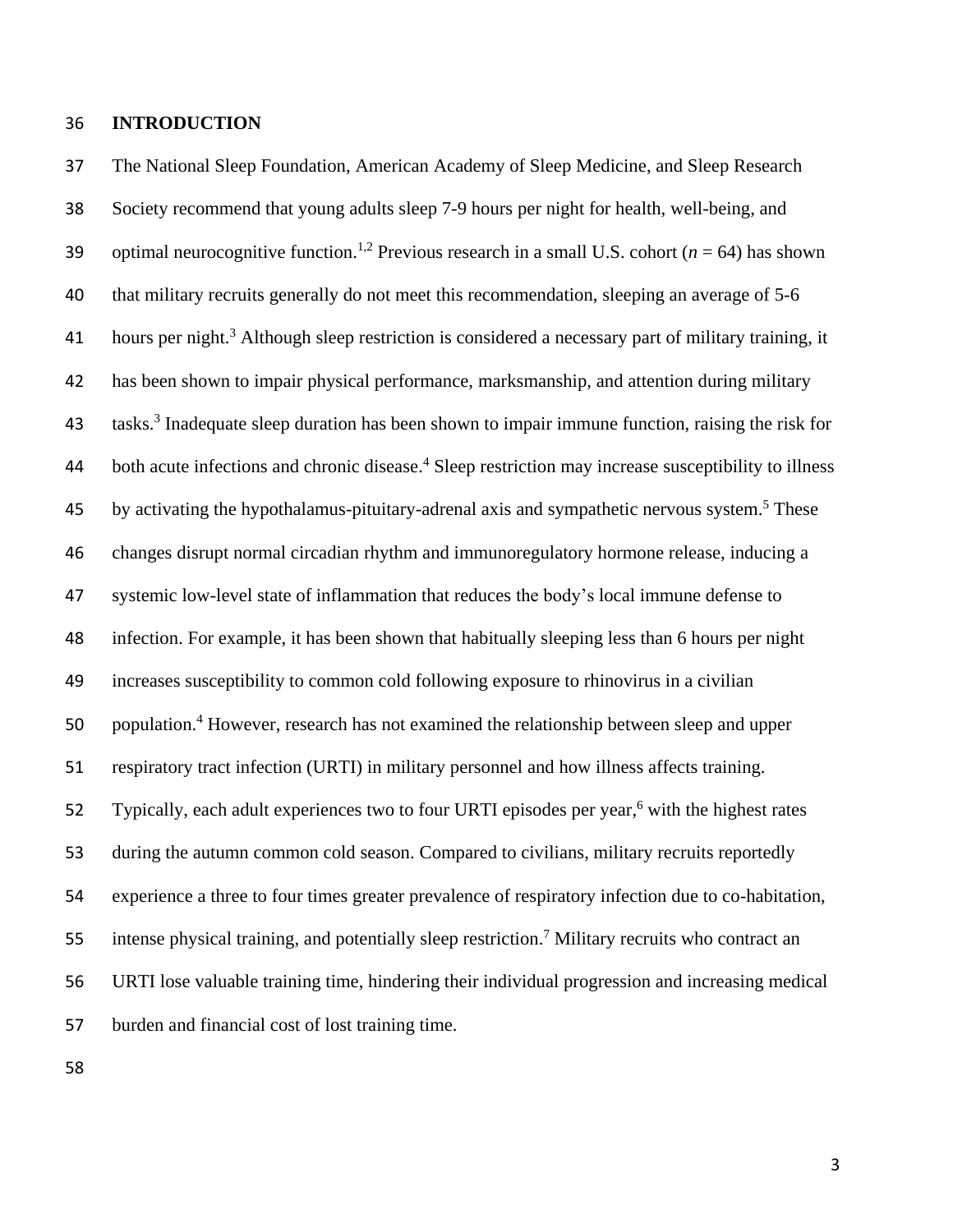Disruptions in sleep patterns have effects on immune function that may directly impact performance and increase discharge rates in military training. To date, no investigations have examined the importance of sleep duration on URTI and subsequent loss of training days in military recruits. Therefore, the purpose of this study was to describe self-reported sleep duration in a large cohort of British Army recruits in basic military training to assess the relationship between reported sleep duration and incidence of URTI's. We hypothesized that recruits who reported sleeping less than the recommended 7-9 hours per night during training suffered a greater incidence of URTI and, as a consequence, had more lost training days than recruits who met sleep recommendations. This is the first large study to categorize chronic reported sleep duration in male and female military recruits and identify associations with illness and lost training across all four seasons.

#### **MATERIALS AND METHODS**

#### **Participants**

73 Participants were 651 British Army recruits aged  $22 \pm 3$  years who completed 13 weeks of basic 74 military training. Male recruits ( $n = 438$ ; body mass  $76.1 \pm 10.0$  kg; height  $1.77 \pm 0.06$  m; BMI 24.2  $\pm$  2.7 kg·m<sup>-2</sup>) completed the Combat Infantryman's Course (Line Infantry) at the Infantry 76 Training Centre Catterick, UK. Female recruits ( $n = 213$ ; body mass 65.1  $\pm$  8.4 kg; height 1.66  $\pm$ 77 0.06 m; BMI 23.7  $\pm$  2.5 kg·m<sup>-2</sup>) completed the Common Military Syllabus for Standard Entry Recruits at the Army Training Centre Pirbright, UK. Study participants provided fully informed written consent in the first week of training. Ethical approval was obtained from the UK Ministry of Defence Research Ethics Committee, and all protocols were conducted in accordance with the 2013 Declaration of Helsinki.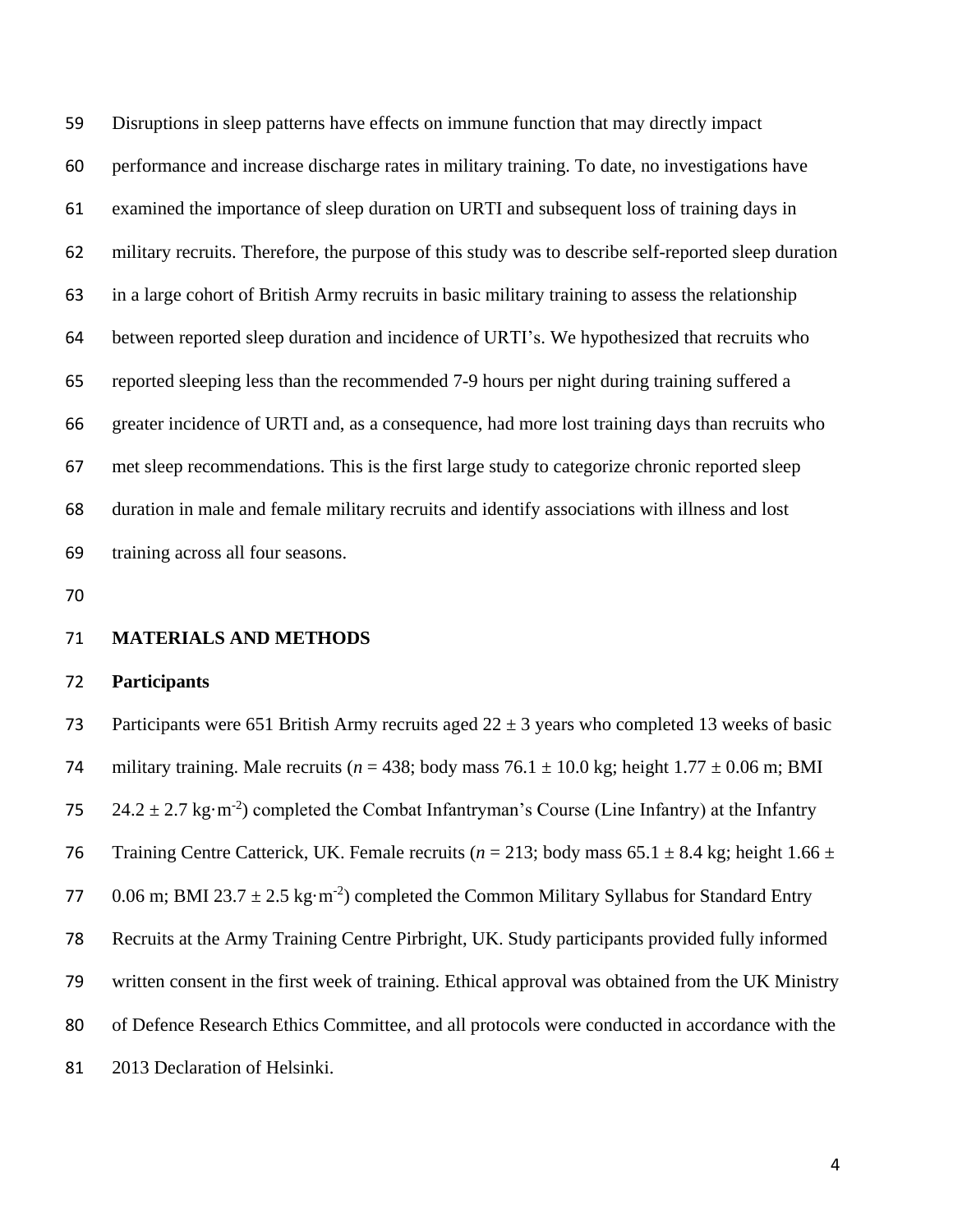#### **Study Design**

83 This multi-center observational study recruited participants from 21 platoons (11 male platoons, 10 female platoons) commencing training from January 2014 to June 2016 across four seasons (19% winter, 20% spring, 29% summer and 32% autumn). Seasons were defined as winter (December-February), spring (March-May), summer (June-August), and autumn (September– November). All participants passed a physician-screened initial medical assessment before data collection. In week one of training, participants completed questionnaires on typical sleep duration and lifestyle factors. Height and body mass were measured in light clothing (with shoes removed) using a stadiometer and digital platform scale (SECA 703, Birmingham, UK), 91 respectively. Body mass index  $(BMI; kg·m<sup>-2</sup>)$  was calculated from height and body mass. Incidence of physician-diagnosed URTI was retrieved from the participant's Army medical records for the 13-week period of training. For each URTI episode, the number of lost training days due to URTI was recorded. At the end of training, participants repeated the sleep questionnaire to retrospectively report typical sleep duration over the 13 weeks of training.

#### **Questionnaires**

 To assess sleep duration, a questionnaire was developed by the study team based on the 99 procedures of Prather & Cohen.<sup>8</sup> At the start of training, participants were asked to report the time they went to sleep and awoke on a typical night before training started. In the final week of training, participants were then asked to retrospectively report the typical time they went to sleep and awoke during training. Participants completed a lifestyle questionnaire to assess their alcohol consumption and cigarette smoking. This questionnaire was tested internally by Army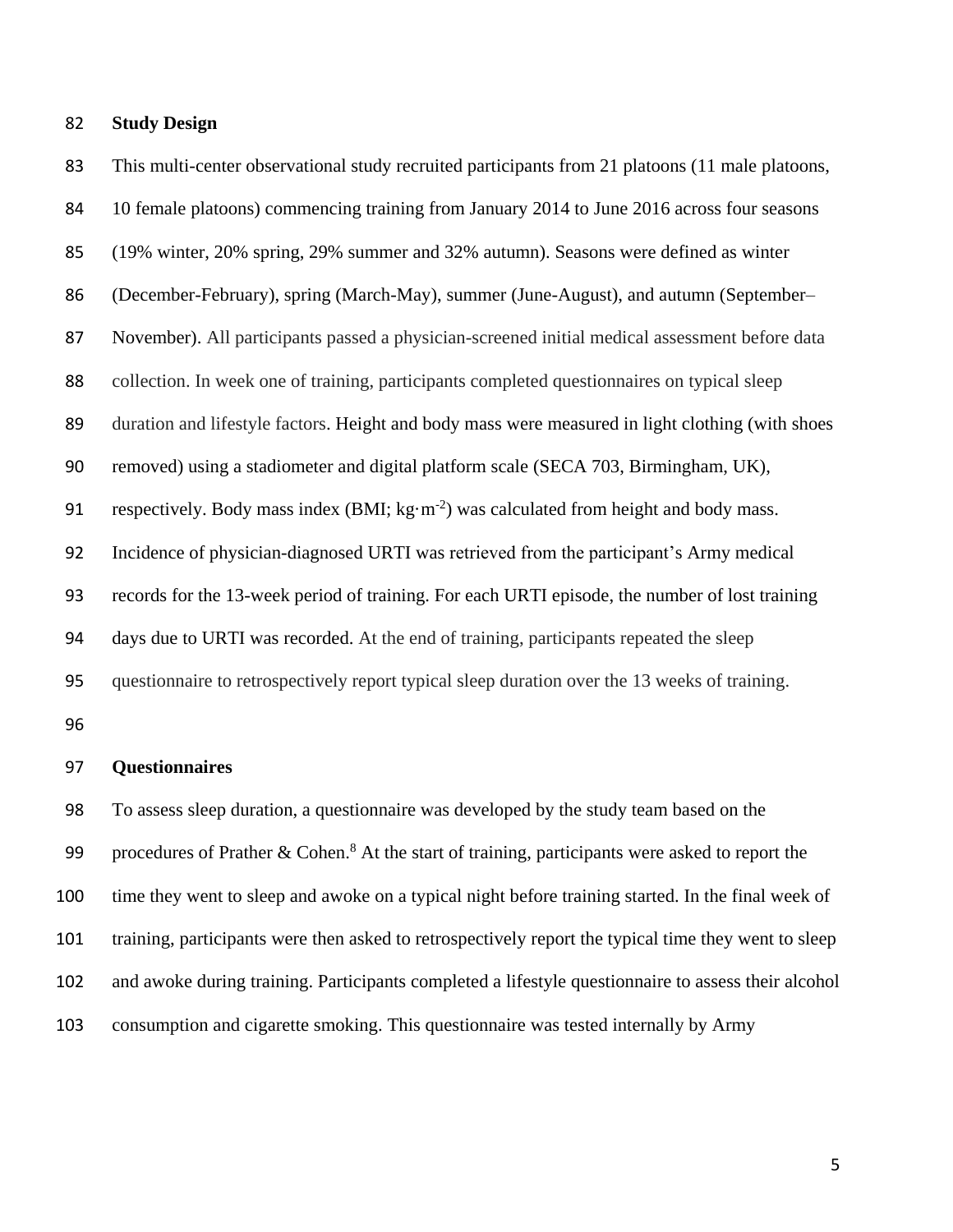- Recruitment and Training Division for comprehension and repeatability, with a test-retest intraclass correlation coefficient >0.76 and percentage agreement >93%.
- 

#### **Statistical Analysis**

All analyses were performed using SPSS 22.0 (IBM, Armonk, New York, USA). Sleep duration

prior to and during initial military training was categorized as <6 hours, 6-7 hours, 7-9 hours, and

110  $\rightarrow$  9 hours according to the categories defined in sleep recommendation position statements.<sup>1,2</sup>

- Since very few participants slept more than 9 hours per night during training (*n* = 10; 2%), 7-9
- hours and >9 hours per night were collapsed for some analyses. A binary logistic regression

model was computed to predict URTI risk based on sleep duration during initial military training

after controlling for sex, BMI, alcohol, smoking and season of recruitment. Chi-square was

computed to detect differences between categorical variables. Independent or Paired Student T-

116 test was used to detect significant differences between continuous variables. A *P* value <0.05

indicated statistical significance.

#### **RESULTS**

#### **Reported night time sleep duration before and during Army training**

 Prior to joining the Army, 57% of participants reported meeting sleep recommendations of 7-9 122 hours per night (Figure 1).<sup>1,2</sup> At the end of training, participants who reported meeting sleep recommendations during the previous 13 weeks increased to 60% but only because participants reporting more than 9 hours of sleep per night decreased during training (from 30% to 2%). Overall, participants who reported sleeping less than 7 hours per night increased from 13% 126 before training to 38% during training  $(X^2 = 3.8; P = 0.05)$ . Self-reported sleep duration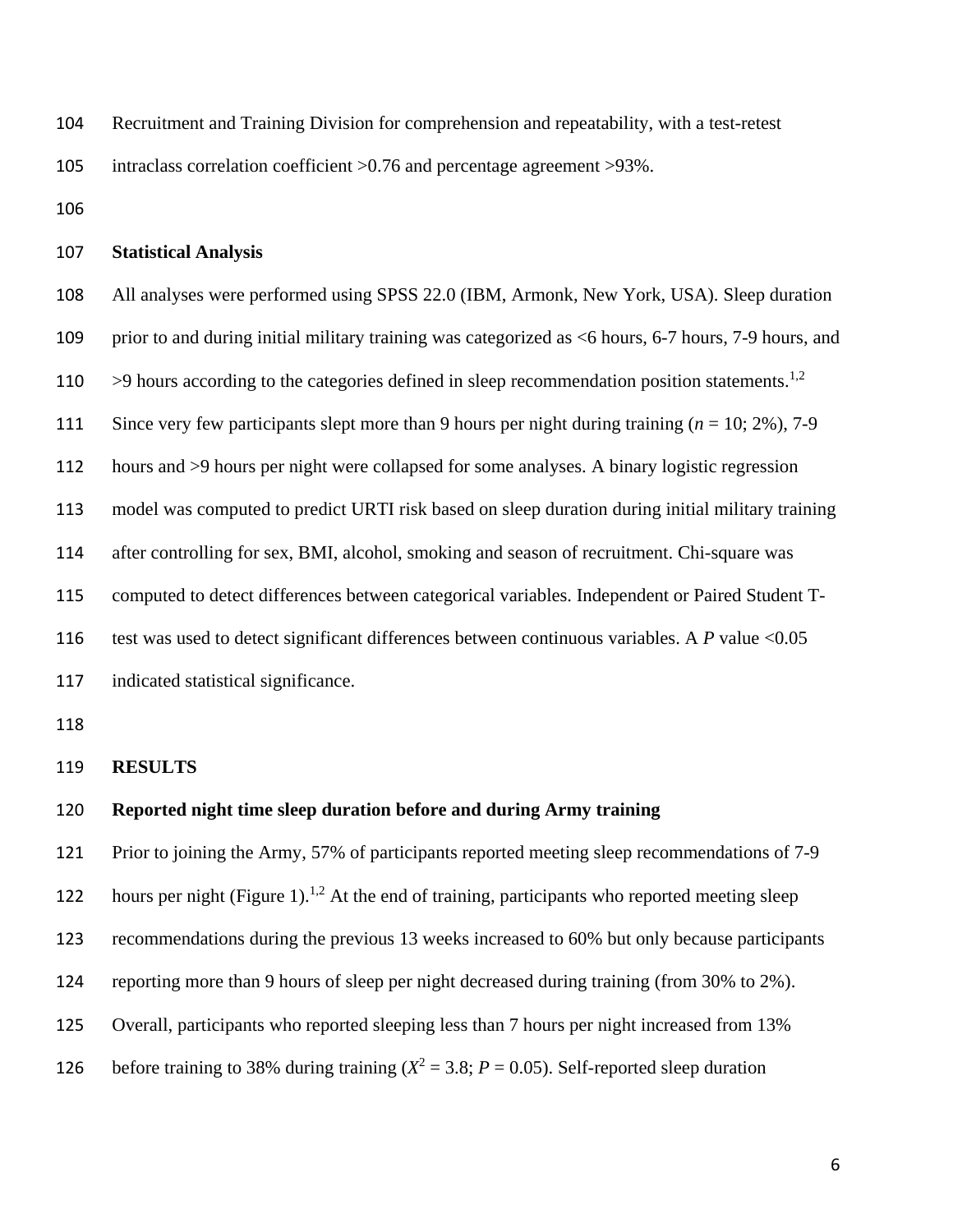| 127 | decreased from before to during training, failing to the lower end of professional              |
|-----|-------------------------------------------------------------------------------------------------|
| 128 | recommendations $(8.5 \pm 1.6$ hours before to $7.0 \pm 0.8$ hours during; $P < 0.01$ ). Female |
| 129 | participants reported greater mean sleep duration than male participants prior to and during    |

127 decreased from being training training training training training training training training training training training training training training training training training training training training training trainin

130 training (females  $8.7 \pm 1.4$  hours pre-training *vs.*  $7.2 \pm 0.9$  hours during training; males  $8.4 \pm 1.7$ 

131 hours pre-training *vs.*  $6.9 \pm 0.7$  hours during training;  $P < 0.01$ ).

#### **Reported nighttime sleep influence on URTI and lost training days**

 Overall, 49 participants (8%) were diagnosed by a physician with at least one URTI, and 3 135 participants (<1%) were diagnosed with two URTI's during their 13 week training course. Episodes of URTI were distributed across training with 50% occurring in the first six weeks, 19% of which occurred in the first two weeks. In a logistic regression model, participants who reported sleeping less than 6 hours per night were four times more likely to be diagnosed with URTI compared with participants who slept 7−9 hours per night after controlling for sex, BMI, season of recruitment, smoking, and alcohol (OR 4.4; 95% CI, 1.5–12.9, *P* <0.01). Figure 2 shows that 21% of participants who slept less than 6 hours were diagnosed with at least one 142 URTI compared with 7% URTI incidence in participants who slept 6 to 9 hours  $(P = 0.02)$ . URTI's diagnosed in participants who slept less than 6 hours were reported in both sexes and spread across five platoons and all four seasons. The majority (*n* = 26; 53%) of participants who 145 contracted a URTI started initial military training in the autumn, the UK common cold season.<sup>9</sup> Particularly noteworthy was that of those who started training in the autumn, 40% of participants who reported sleeping less than 6 hours per night were diagnosed with URTI, while 13% of 148 participants who reported sleeping 7-9 hours per night were diagnosed with URTI ( $X^2 = 9.0$ ; *P* = 149 0.03). Each URTI resulted in  $2.9 \pm 1.5$  lost training days. Participants who were diagnosed with a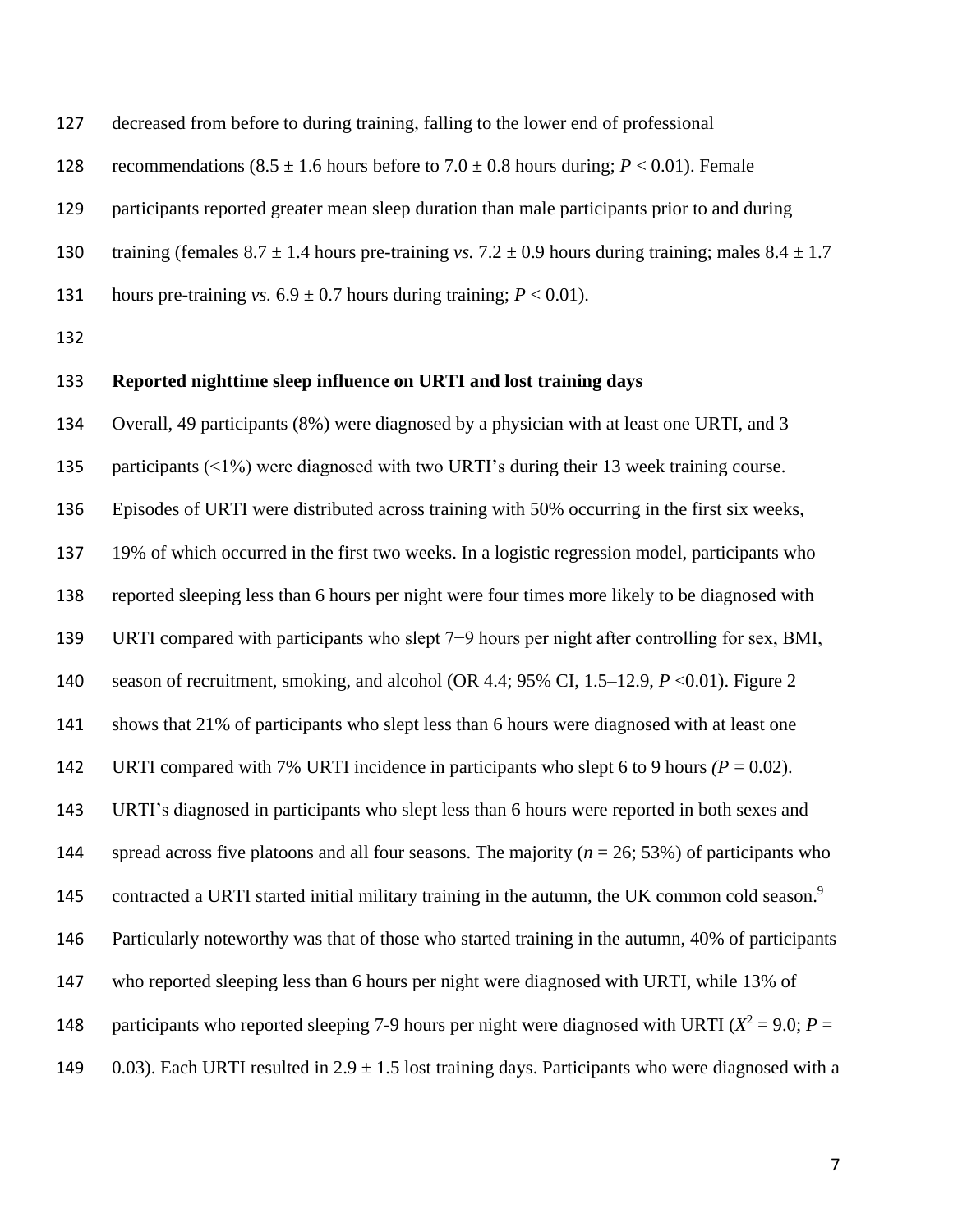URTI had more total lost training days for any illness compared with participants who did not 151 contract a URTI during initial military training  $(3.3 \pm 1.9 \text{ vs. } 0.4 \pm 1.3; P \lt 0.01;$  Figure 3).

#### **DISCUSSION**

 The aim of this study was to describe self-reported sleep duration in a large cohort of male and female military recruits during 13 weeks of initial military training and to assess the relationship between reported sleep duration and incidence of URTI's. Of the 651 participants in this study, 38% reported sleeping less than 7 hours per night during Army training, increasing from 13% before the start of training (Figure 1). While inadequate sleep duration has been associated with 159 poor general health and decreased immunity,<sup>2</sup> this study expands the literature by showing that reported sleep duration during training is predictive of URTI diagnosis in military recruits, particularly in the common cold season. After controlling for sex, BMI, season of recruitment, smoking, and alcohol, participants who slept less than 6 hours per night during training were approximately four times more likely to be diagnosed by a physician with an URTI compared 164 with participants who met the 7–9 hours per night sleep recommendations (Figure 2).<sup>1,2</sup> Each URTI resulted in approximately three lost training days, causing ill participants to miss more total training (Figure 3). Our findings support behaviors promoted in the US military performance triad, a scheme that emphasizes sleep, along with nutrition and physical activity, to 168 improve health and readiness of its force.<sup>10</sup> The link between sleep, illness, and ability to train has widespread implications for military training. Thus, teaching sleep hygiene to recruits early in their career may reduce rates of sleep disorders in otherwise healthy young men and women 171 training to become soldiers.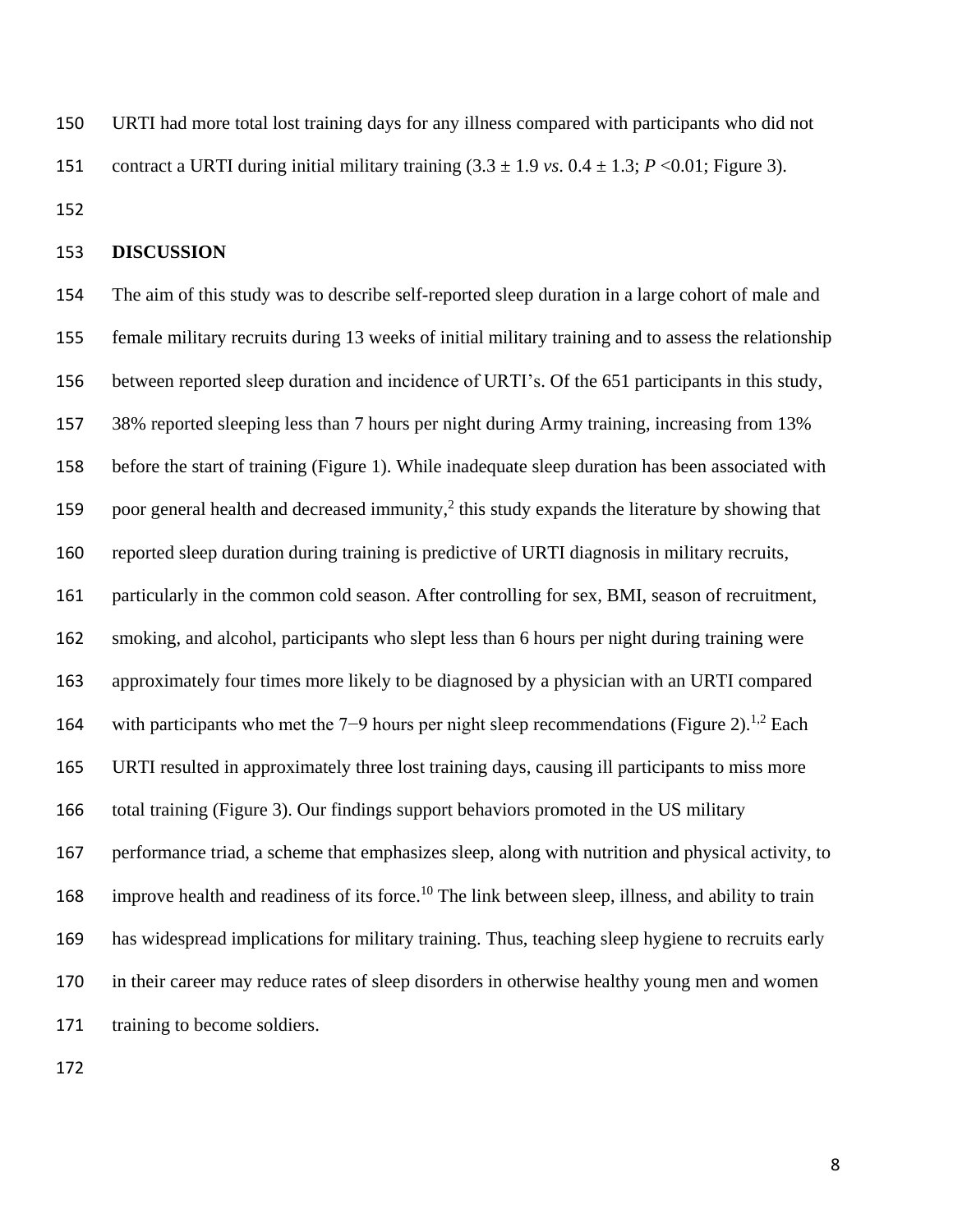We showed a high prevalence of inadequate self-reported sleep duration in military training, with 38% of military recruits reporting sleeping less than the recommended minimum of 7 hours per night during Army training. Previous research in a sample of 66 U.S. Army recruits found that self-reported mean nighttime sleep duration decreased from 8-9 hours before basic training to 5- 6 hours during the first four weeks of training, although the distribution of recruits in each 178 category of sleep duration was not provided.<sup>3</sup> Comparably, participants in our study reported mean nighttime sleep duration of approximately 7 hours, 1.5 fewer hours per night during training compared to their civilian schedule, but our sample was larger, conducted at two UK military locations, and covered a longer period of training (13 weeks vs. 4 weeks). Male and female recruits completed Army training at separate military units commanded by different military staff and schedules, which may explain why female participants reported greater sleep 184 duration than male participants during training  $(7.2 \pm 0.9 \text{ vs. } 6.9 \pm 0.7 \text{ hours})$ . Interestingly, female participants also had greater sleep duration prior to military training, but the reasons for this were not explored. Previous mixed-sex studies have not compared sleep duration between 187 male and female military personnel.<sup>3,11,12</sup>

 Other large studies describing long-term sleep duration in military personnel have been 190 conducted in deployed units, when soldiers tend to experience frequent sleep restrictions.<sup>11,12,13</sup> Deployed U.S. Naval personnel self-reported an average of 5.9 hours per night, and those who slept less than 6 hours had more mission-related accidents compared to those who slept greater 193 than 7 hours.<sup>13</sup> In a database of U.S. personnel across military branches, self-reported sleep duration was significantly shorter in deployment compared to pre-deployment, although mean sleep duration for both time periods was less than the 7 hours per night recommended by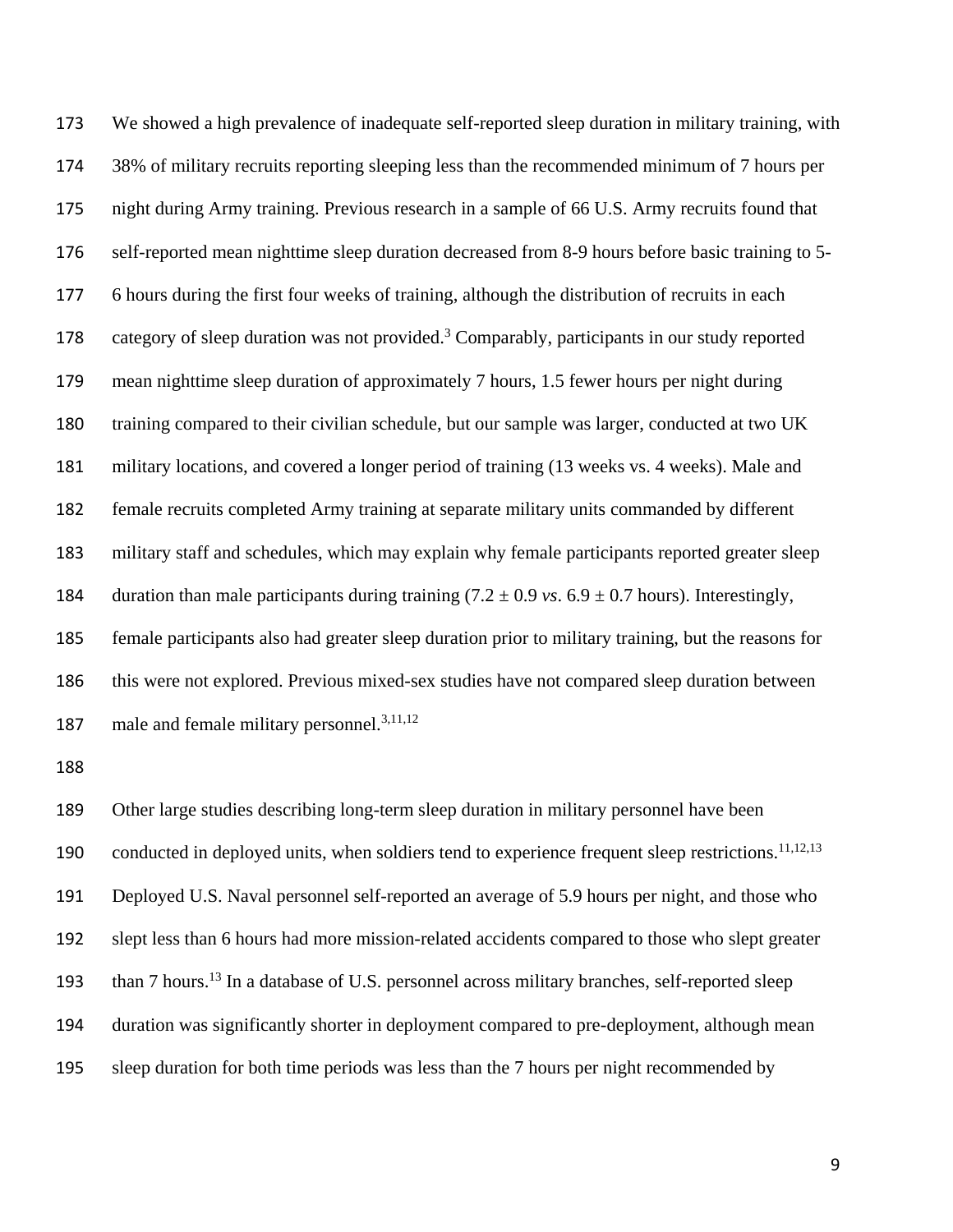196 experts.<sup>11</sup> Advanced military training may require periods of sleep restriction that defy 197 recommendations for the purpose of simulated combat exercise.<sup>14</sup> Thus, exposing recruits to some level of sleep restriction in basic training may prepare them for deployment, but chronic sleep restriction appears to have negative effects on health. It has been shown that athletes need 200 more sleep than non-athletes to assist with recovery from strenuous exercise,  $1<sup>5</sup>$  and the physical demands of initial military training may stress recruits in a similar manner to athletic training. Sleeping one additional hour per night for six consecutive nights preceding sleep deprivation has been shown to improve motor performance and reduce perceived exertion, supporting a benefit 204 of sleep extension on physical performance.<sup>16</sup> A small percentage of participants  $(2%)$  in our study reported exceeding 9 hours per night during training, which may be acceptable and could even be beneficial during training since current evidence does not link longer sleep duration to 207 poorer health in young adults aged 20-39 years.<sup>2</sup>

 The chronic reduction in sleep duration observed in military training may elicit a state of stress, 210 in-turn suppressing immunity to infection.<sup>17</sup> We show that participants who did not meet sleep recommendations suffered a greater incidence of URTI and missed more training than participants who met sleep recommendations. Our data support findings from a healthy civilian population showing that those who slept less than 6 hours per night had approximately four-fold greater risk of developing a common cold (in a live common cold challenge model) compared to 215 those who slept at 7-9 hours per night.<sup>4</sup> Recruits generally have a higher risk for URTI compared to civilians and trained service personnel because men and women come together from all over the country, carrying different strains of infection into a shared living environment and 218 undertaking a challenging physical training schedule.<sup>7</sup> However, the incidence of URTI in this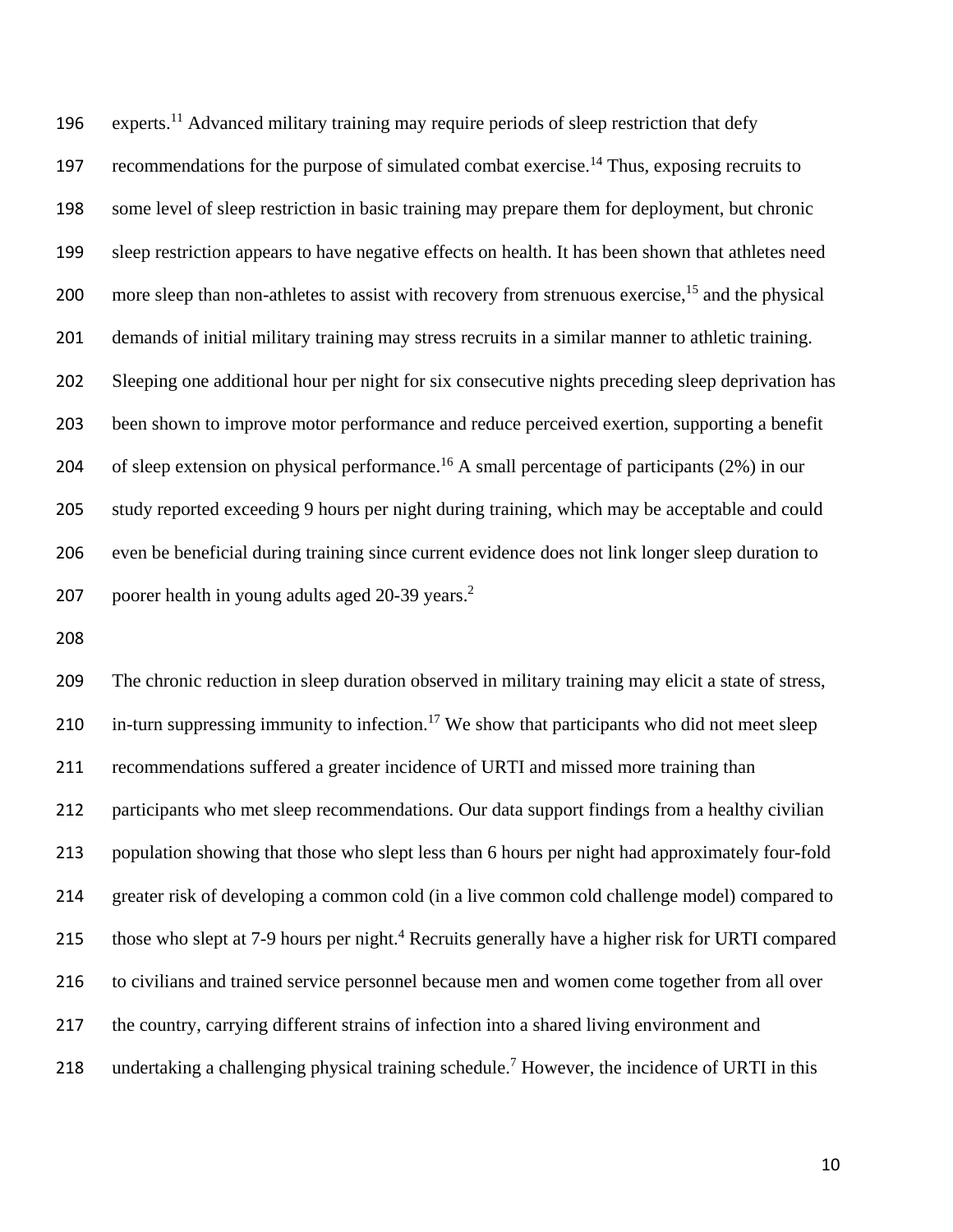sample was lower than normally reported, considering an individual typically contracts 2-4 220 respiratory infections per year<sup>6</sup> and only 8% of participants in our study were diagnosed by a physician with an URTI. The low incidence may be explained by URTI confirmation with physician diagnosis, which likely missed more minor illnesses that did not warrant a medical visit, particularly in the resilient Armed forces culture. Reporting daily common cold symptoms 224 with a tool such as the Jackson Common Cold Questionnaire<sup>18</sup> would likely capture missed URTI episodes to represent true incidence and the effect on training. For instance, 46% of Olympic athletes who self-reported illness logged symptoms of URTI during autumn in Australia 227 (April-May), and each episode resulted in approximately four days of lost training.<sup>19</sup> However, no link was identified between illness and self-reported sleep duration in those athletes. Our study showed a significant influence of sleep on URTI during the common cold season: participants who reported sleeping less than 6 hours per night during training had higher physician diagnosed URTI incidence in the common cold season than participants who reported sleeping 7-9 hours per night (40% *vs*. 13%). URTI's are responsible for 12,000-27,000 lost 233 training days per year in the US military, highlighting the burden of this illness.<sup>7</sup> We showed that each URTI incidence requiring a visit to a physician decreased training by approximately three days, and participants with URTI lost more total training time.

 A limitation of this study was that sleep duration was self-reported and recalled retrospectively, although reporting bias is less likely in healthy participants than those with sleep or psychiatric 239 disorder.<sup>20</sup> British military recruits are medically screened for sleep and psychiatric disorders that incompatible with military training. Furthermore, recruits follow a rigid training schedule that likely assists with accurate reporting. However, there may be differences across the weeks of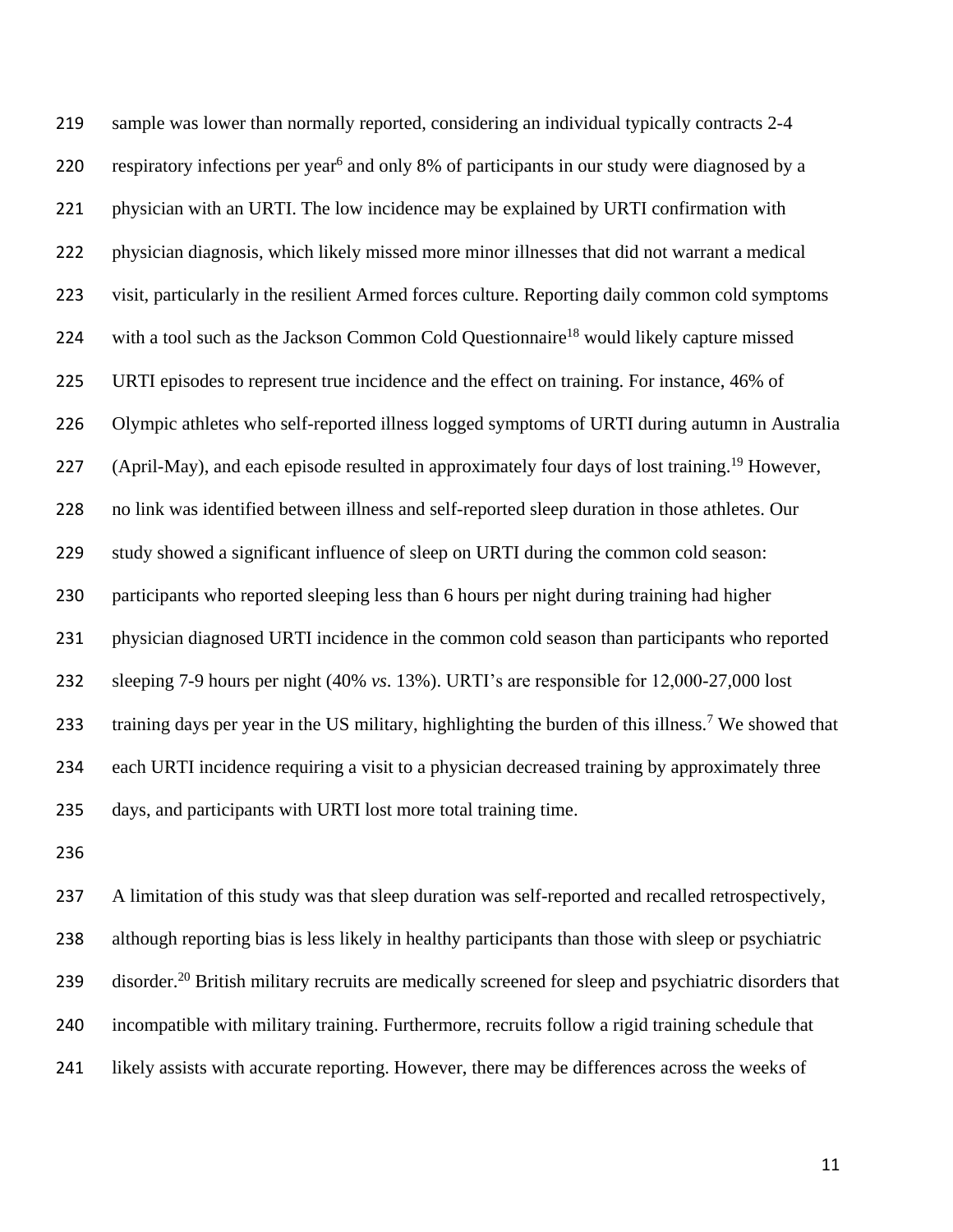training, with limited or interrupted sleep in the first four to six weeks, followed by greater sleep duration once a routine is established. Therefore, a daily or weekly self-reported sleep diary would be a practical method to capture variations in sleep duration across training. Alternatively, actigraphy would provide more accurate characterization of sleep duration but may present practical and cost challenges in a large sample size. Each URTI episode was diagnosed by a physician but was not verified by virology. Future studies should use Jackson Common Cold Questionnaire to screen for symptoms and confirm URTI with pathological analysis of 249 nasopharyngeal and throat swabs, the current gold standard.<sup>21</sup> Additionally, expanding outcomes to physical and cognitive performance may highlight other important functions of sleep. Strengths of this study include a large sample of healthy men and women from two military training units. We also recruited participants throughout the year to account for high and low seasons for URTI incidence. Although sleep duration data during training were collected retrospectively, it was representative of typical sleep-wake behavior, rather than 1-2 day periods of sleep deprivation.

 Practical applications of this research are to educate military training staff and recruits on optimal sleep duration for health and performance as well as recognizing how URTI is associated with short sleep duration and lost training to help to discourage chronic sleep restriction of recruits during initial training. Whenever possible, it is recommended that military commanders and training staff encourage a minimum of 7 hours of consecutive sleep per night to reduce risk of URTI and prevent recruits from missing training. Additional established benefits of meeting sleep recommendations include improved training recovery, reaction time, concentration and 264 memory.<sup>22</sup> Nevertheless, sleep restriction is part of military operations and may be essential to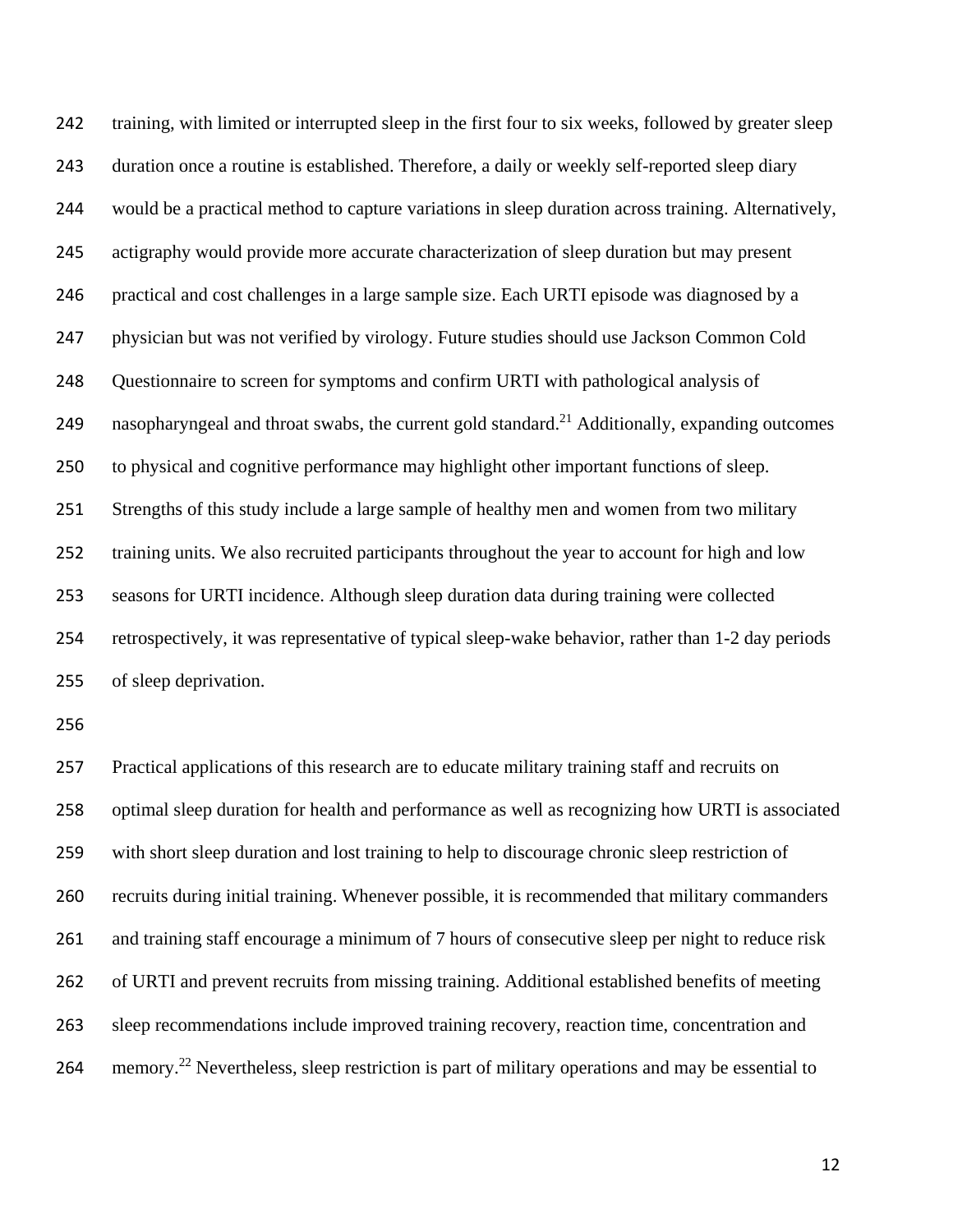elements of military training. Consideration should be given to the amount of sleep soldiers get during deployments to maintain the effectiveness of the deployed force, which is prone to 267 outbreaks of URTI.<sup>23,24,25</sup> Evidence suggests that individuals feel less tired and stressed following consecutive nights of sleep restriction, showing perceived mental habituation to sleep deficits, yet disruptions to the hypothalamus-pituitary-adrenal axis and inflammatory response, 270 with likely negative consequences for immunity, are still observed.<sup>26</sup> Because physiological consequences persist in spite of mental resilience, training staff and recruits should consider measures to improve sleep duration during initial military training as they transition from civilian life. Recruits may benefit from longer sleep duration opportunities at the start of training and then progress to reduced nighttime sleep as weeks continue, similar to physical training progression. Daytime naps between 10-30 minutes could also be beneficial to complement 276 nighttime sleep duration.<sup>27</sup> Other strategies include limiting light, noise, caffeine, and use of 277 electronic devices prior to bedtime.<sup>22</sup> Since recruits experienced decreased sleep duration compared with civilian life, the military may consider screening them to identify the cause of reduced sleep duration, such as internal sleep disruptions or external military training schedule. Internal disruptions related to mental health, notably stress and depression, have well-known 281 influences on sleep duration and quality, $<sup>2</sup>$  and chronic sleep restriction in service personnel</sup> 282 reduces resilience to depression and posttraumatic stress disorder.<sup>22</sup> Creating a homogenous living arrangement to stratify recruits into groups with similar sleep-wake cycles would encourage recruits to meet sleep recommendations.

 In conclusion, these findings show that 38% of male and female British military recruits fail to achieve minimum sleep duration recommendations of 7 hours per night during 13 weeks of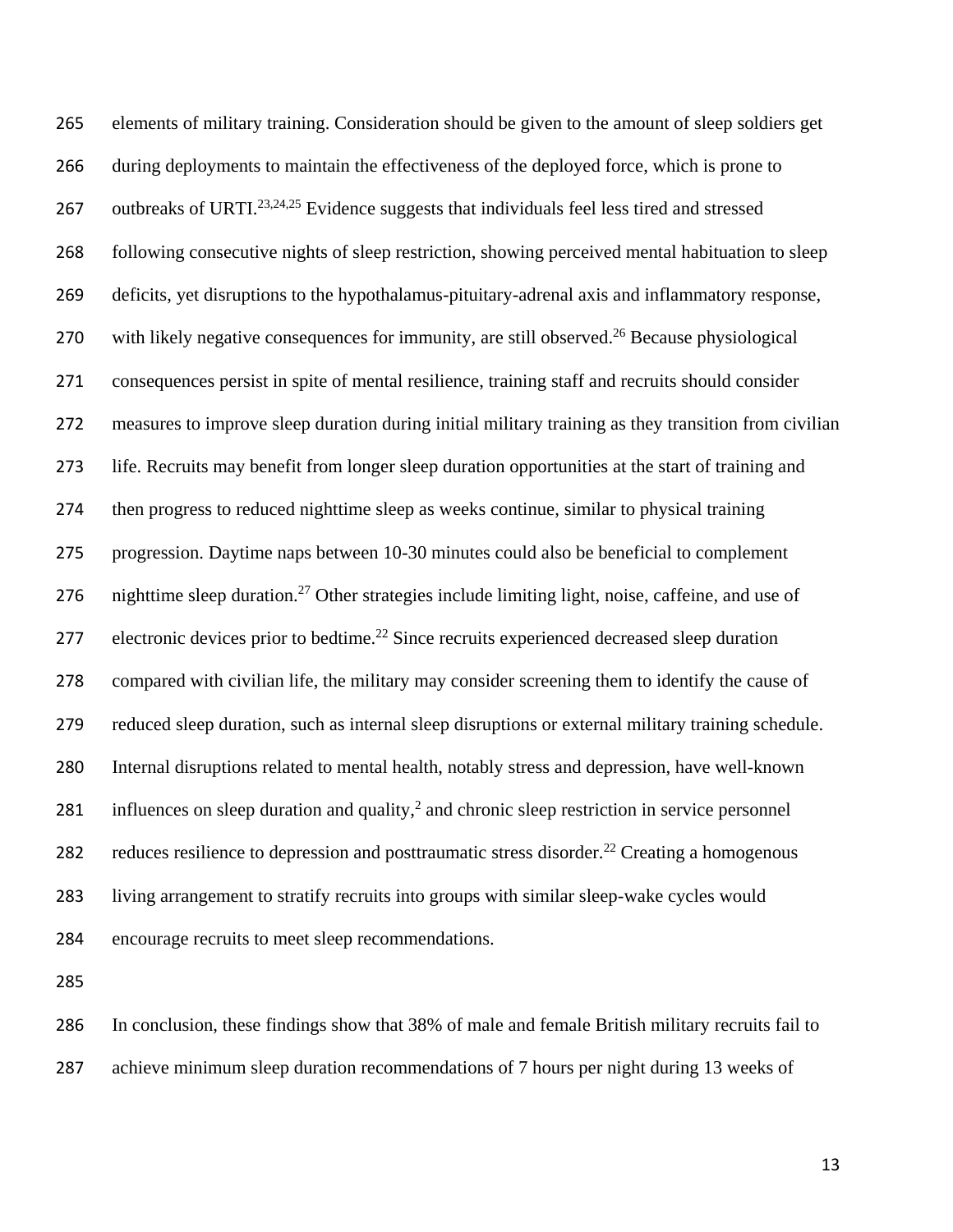training. Participants who reported sleeping less than 6 hours per night were four times more likely to be diagnosed with URTI than participants who reported sleeping 7-9 hours per night. Diagnosis with a URTI impacts military readiness, as ill participants missed significantly more training time. Practical recommendations are to encourage, when possible, 7 or more hours of sleep per night to reduce risk of URTI, prevent recruits from missing training, and improve overall health and morale. Since elements of military training necessitate sleep restriction, future studies should examine interventions to reduce the negative effects on immunity that lead to greater incidence of URTI and the impact on physical and cognitive performance.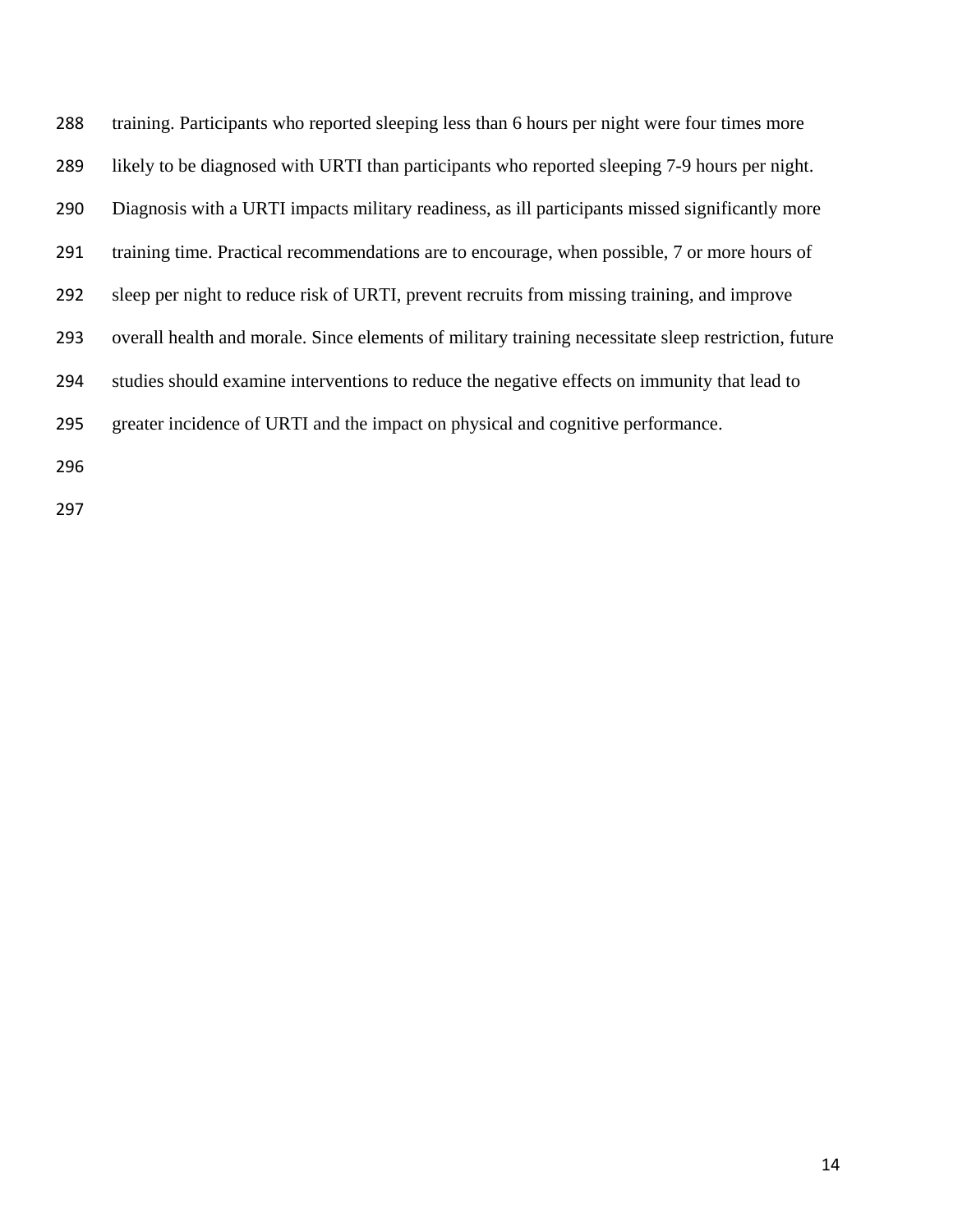## **REFERENCES**

- 1. Hirshkowitz M, Whiton K, Albert SM*, et al.*: National Sleep Foundation's sleep time duration recommendations: methodology and results summary. Sleep Health 1(1): 40-43.
- 2. Watson NF, Badr MS, Belenky G*, et al.*: Joint Consensus Statement of the American
- Academy of Sleep Medicine and Sleep Research Society on the Recommended Amount of Sleep
- for a Healthy Adult: Methodology and Discussion. Sleep 2015, 38(8): 1161-1183.
- 3. Crowley SK, Wilkinson LL, Burroughs EL*, et al.*: Sleep during basic combat training: a qualitative study. Mil Med 2012, 177(7): 823-828.
- 4. Prather AA, Janicki-Deverts D, Hall MH*, et al.*: Behaviorally Assessed Sleep and
- Susceptibility to the Common Cold. Sleep 2015, 38(9): 1353-1359.
- 5. Peake JM, Neubauer O, Walsh NP*, et al.*: Recovery of the immune system after exercise. J
- Appl Physiol 2017, 122(5): 1077-1087.
- 6. Garibaldi RA: Epidemiology of community-acquired respiratory tract infections in adults.
- Incidence, etiology, and impact. Am J Med 1985, 78(6B): 32-37.
- 7. Sanchez JL, Cooper MJ, Myers CA*, et al.*: Respiratory Infections in the U.S. Military: Recent
- Experience and Control. Clin Microbiol Rev 2015, 28(3): 743-800.
- 8. Prather AA, Hall M, Fury JM*, et al.*: Sleep and antibody response to hepatitis B vaccination.
- Sleep 2012, 35(8): 1063-1069.
- 9. Hanstock HG, Walsh NP, Edwards JP*, et al.*: Tear Fluid SIgA as a Noninvasive Biomarker of
- Mucosal Immunity and Common Cold Risk. Med Sci Sports Exerc 2016, 48(3): 569-577.
- 10. Lentino CV, Purvis DL, Murphy KJ*, et al.*: Sleep as a component of the performance triad:
- the importance of sleep in a military population. US Army Med Dep J 2013: 98-108.
- 11. Seelig AD, Jacobson IG, Smith B*, et al.*: Sleep patterns before, during, and after deployment
- to Iraq and Afghanistan. Sleep 2010, 33(12): 1615-1622.
- 12. Taylor MK, Hilton SM, Campbell JS*, et al.*: Prevalence and mental health correlates of sleep
- disruption among military members serving in a combat zone. Mil Med 2014, 179(7): 744-751.
- 13. Harrison E, Glickman GL, Beckerley S*, et al.*: Self-Reported Sleep During U.S. Navy
- Operations and the Impact of Deployment-Related Factors. Mil Med 2017, 182(S1): 189-194.
- 14. Lieberman HR, Bathalon GP, Falco CM*, et al.*: Severe decrements in cognition function and
- mood induced by sleep loss, heat, dehydration, and undernutrition during simulated combat. Biol Psychiatry 2005, 57(4): 422-429.
- 15. Simpson NS, Gibbs EL, Matheson GO: Optimizing sleep to maximize performance:
- implications and recommendations for elite athletes. Scand J Med Sci Sports 2017, 27(3): 266-
- 274.
- 16. Arnal PJ, Lapole T, Erblang M*, et al.*: Sleep Extension before Sleep Loss: Effects on
- Performance and Neuromuscular Function. Med Sci Sports Exerc 2016, 48(8): 1595-1603.
- 17. Besedovsky L, Lange T, Born J: Sleep and immune function. Pflugers Arch 2012, 463(1):
- 121-137.
- 18. Jackson GG, Dowling HF, Spiesman IG*, et al.*: Transmission of the common cold to
- volunteers under controlled conditions. The common cold as a clinical entity. AMA Arch Intern
- Med 1958, 101(2): 267-278.
- 19. Drew M, Vlahovich N, Hughes D*, et al.*: Prevalence of illness, poor mental health and sleep
- quality and low energy availability prior to the 2016 Summer Olympic Games. Br J Sports Med 2017, 52(1): 47-53.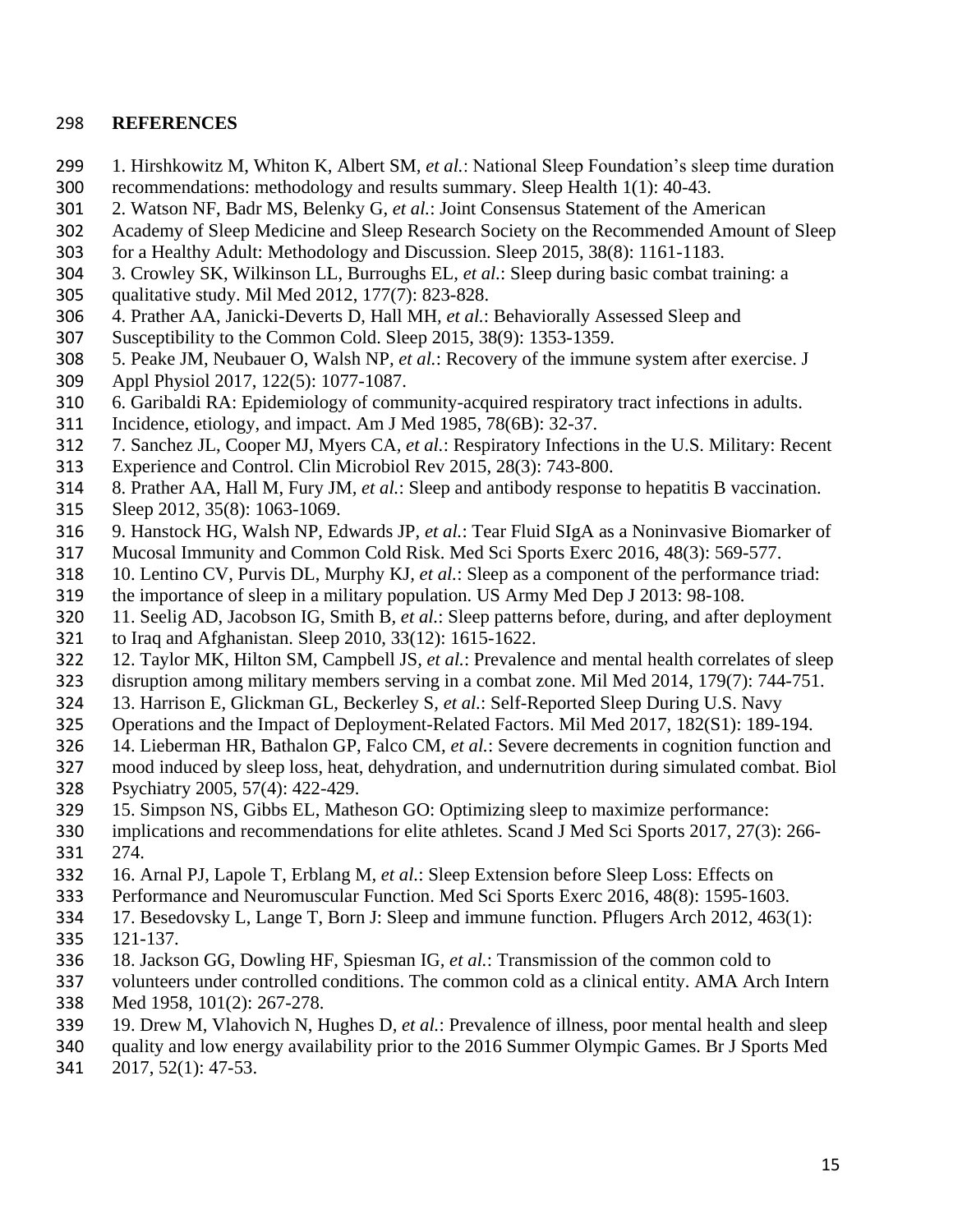- 20. Cohen S, Doyle WJ, Alper CM*, et al.*: Sleep habits and susceptibility to the common cold.
- Arch Intern Med 2009, 169(1): 62-67.
- 21. Walsh NP, Gleeson M, Shephard RJ*, et al.*: Position statement. Part one: Immune function and exercise. Exerc Immunol Rev 2011, 17: 6-63.
- 22. Yarnell AM, Deuster P: Sleep As A Strategy For Optimizing Performance. J Spec Oper Med 2016, 16(1): 81-85.
- 23. Eick AA, Faix DJ, Tobler SK*, et al.*: Serosurvey of bacterial and viral respiratory pathogens among deployed U.S. service members. Am J Prev Med 2011, 41(6): 573-580.
- 24. Korzeniewski K, Nitsch-Osuch A, Konior M*, et al.*: Respiratory tract infections in the
- military environment. Respir Physiol Neurobiol 2015, 209: 76-80.
- 25. Murray CK, Horvath LL: An approach to prevention of infectious diseases during military
- deployments. Clin Infect Dis 2007, 44(3): 424-430.
- 26. Simpson NS, Diolombi M, Scott-Sutherland J*, et al.*: Repeating patterns of sleep restriction
- and recovery: Do we get used to it? Brain Behav Immun 2016, 58: 142-151.
- 27. Blanchfield AB, Lewis-Jones TM, Wignall JR*, et al.*: The influence of an afternoon nap on
- the endurance performance of trained runners. Eur J Sport Sci 2018, in press.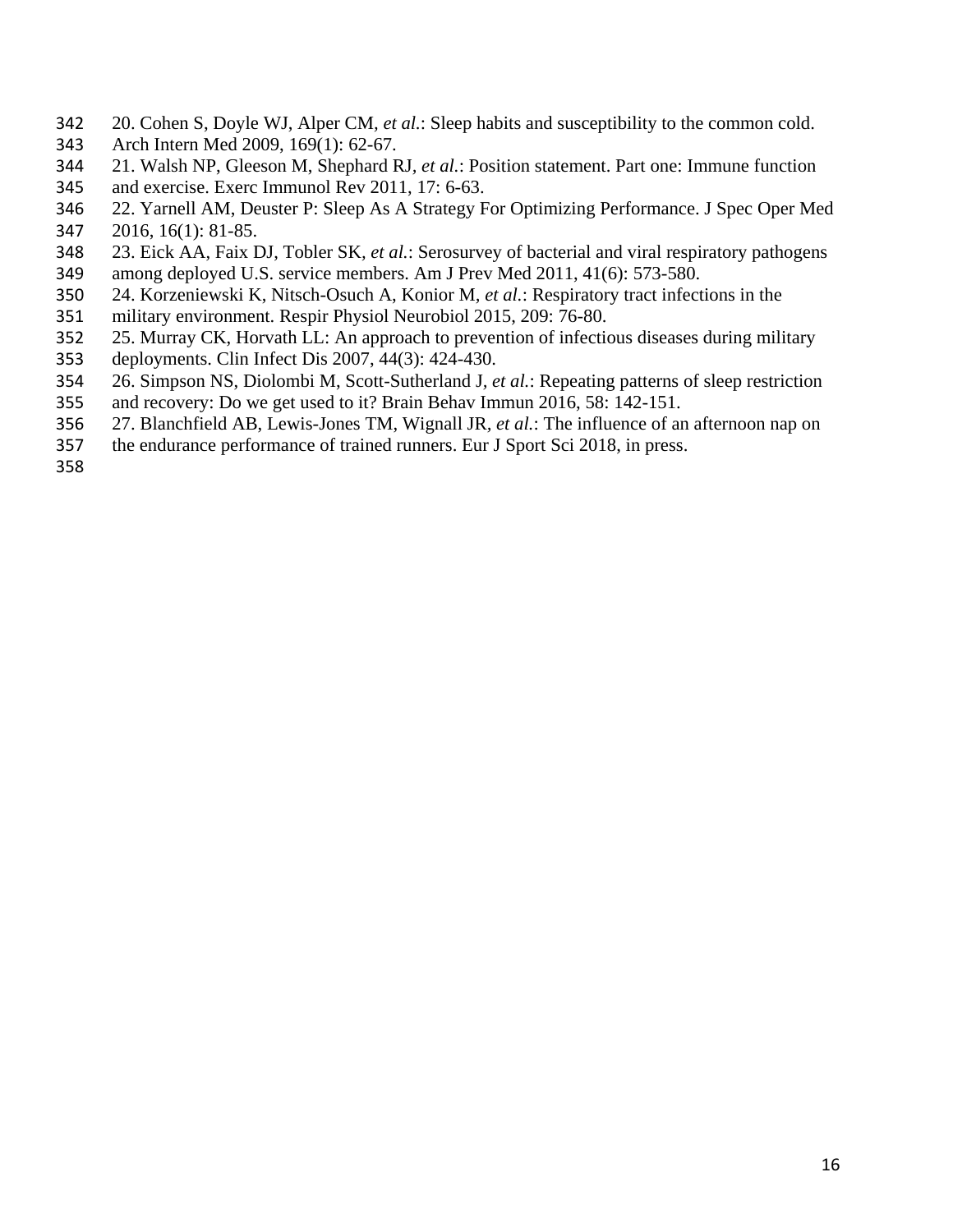**FIGURES**



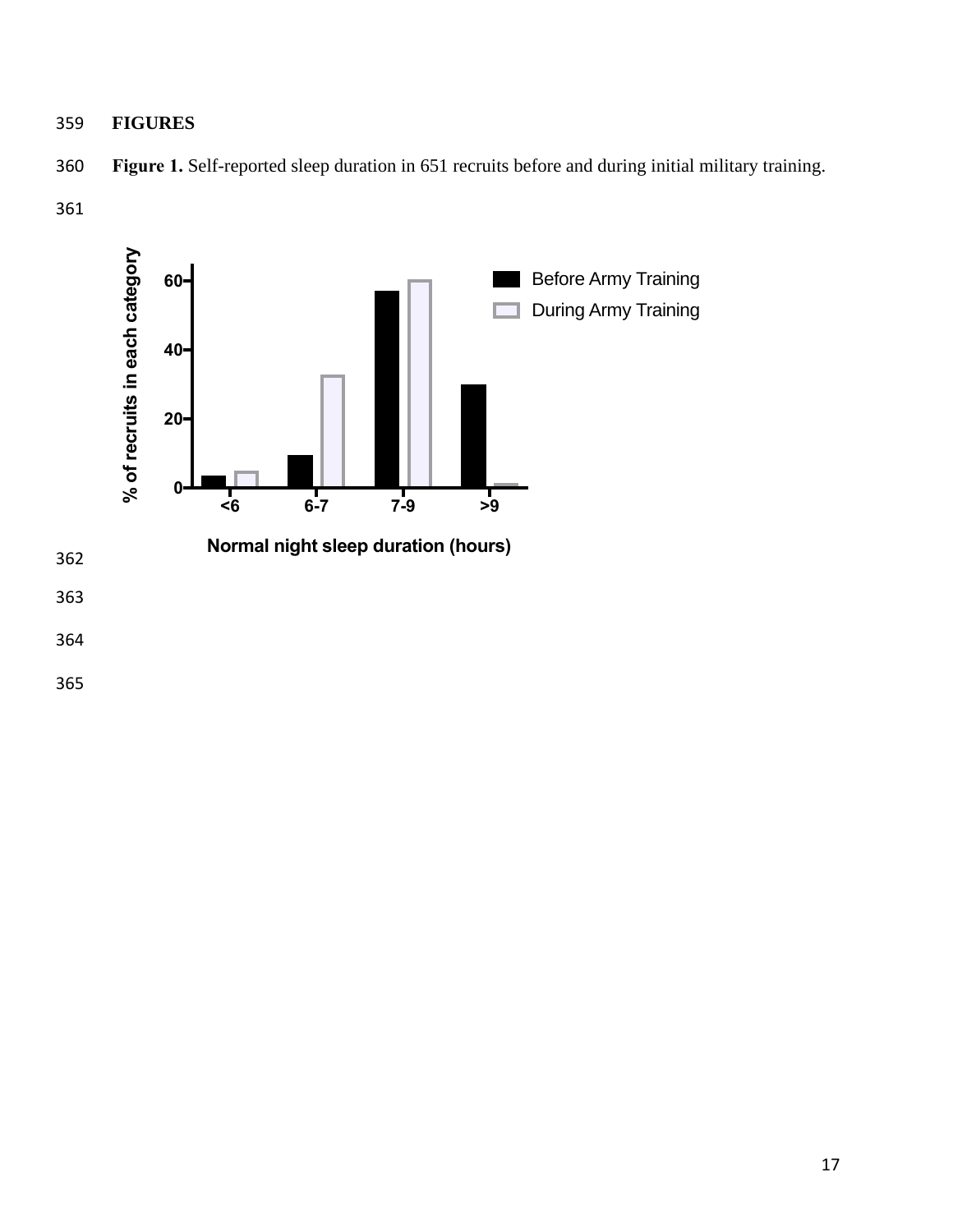**Figure 2.** Military recruits who reported sleeping less than 6 hours per night had higher

incidence of physician-diagnosed upper respiratory tract infection (URTI) than recruits sleeping

368 6-9 hours. \*significantly greater than 6-7 hours and 7-9 hours ( $P = 0.02$ ).